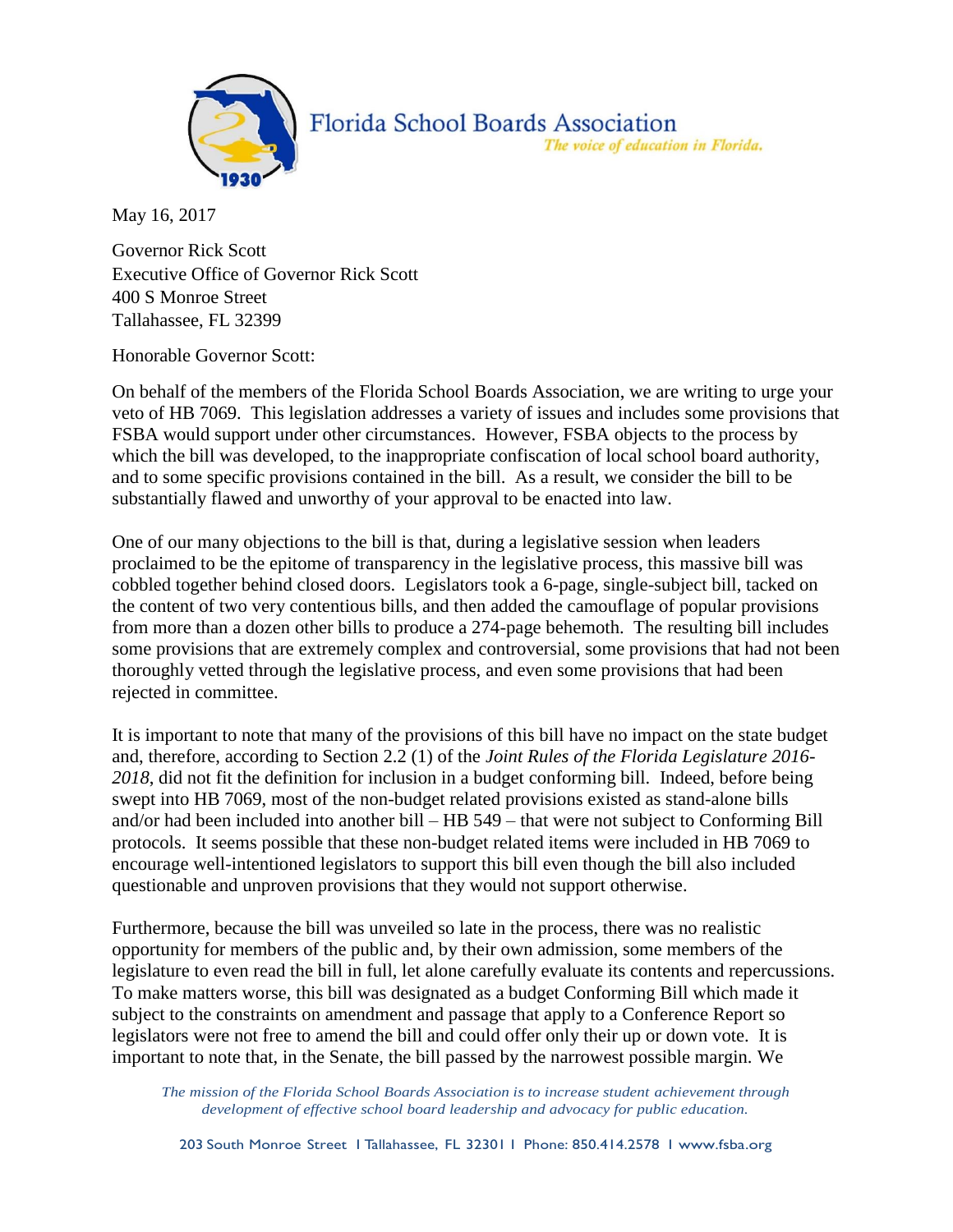believe that this entire process for developing this conforming bill constitutes an abuse of the legislative process in general and the budget conference process in particular.

Another of our major concerns is the manner in which several provisions of this bill confiscate the constitutional authority of the locally elected school board. One example is the provision in the bill that seeks to usurp district control over federal Title I funding. This effort illustrates a lack of understanding of how these funds can be used most efficiently and strategically to reach and serve the maximum number of eligible and most needy students. Instead, the bill puts both targeted and district-wide services at risk while encouraging wasteful and duplicative services at individual school sites. We welcome all suggestions of strategies to improve the delivery of these services and acknowledge that room for improvement exists. However, we cannot condone proposals that fail to recognize local conditions and priorities and that would gut successful district programs and deprive eligible and highly vulnerable students from receiving services.

Another example is the provisions that would confer Local Education Agency status on a charter school system's governing board. This would bestow fiscal authority on the local, state, and federal level to a group of individuals who are not public officials and thus, are not directly accountable to taxpayers. Such a designation for a charter school system's governing board does not appear to be in compliance with 20 USCS § 7801(26)(A) which defines an LEA, in part, as "a public board of education or other public authority legally constituted within a State" and is inconsistent with the provisions of the Florida Constitution that provides that the elected school board "shall operate, control and supervise all free public schools within the school district."

Three specific programs and policies set forth in the bill add additional cause for concern. We support more quickly and successfully bringing about improvements in struggling schools, which is the intent of the proposed "Schools of Hope" initiative. However, we have significant doubts about the efficacy and the appropriateness of this initiative as set forth in HB 7069. Unfortunately, the last-minute presentation of this bill prevented the opportunity for all legislators, many who have insight into these issues, to negotiate through the conference committee process to correct some of the imperfections in the policies and the hurdles to successful implementation of this program as currently proposed.

Similarly, we support efforts to recruit and retain effective teachers but we believe that the latest version of the "Best and Brightest Teachers and Principals" program outlined in HB 7069 falls well short of the broader and more comprehensive proposals that you outlined in your own budget recommendations earlier this year.

While these two programs are deeply troubling, our most significant concerns revolve around the requirement that school districts distribute local capital outlay millage revenue to charter schools. While we have a number of objections, the most compelling of these is that the bill would require, rather than allow as many already do, districts to distribute limited local funds to charter schools that may have no compelling need for the funds. This is a marked departure from how local capital outlay funds are distributed to traditional public schools which is dictated by the

*The mission of the Florida School Boards Association is to increase student achievement through development of effective school board leadership and advocacy for public education.*